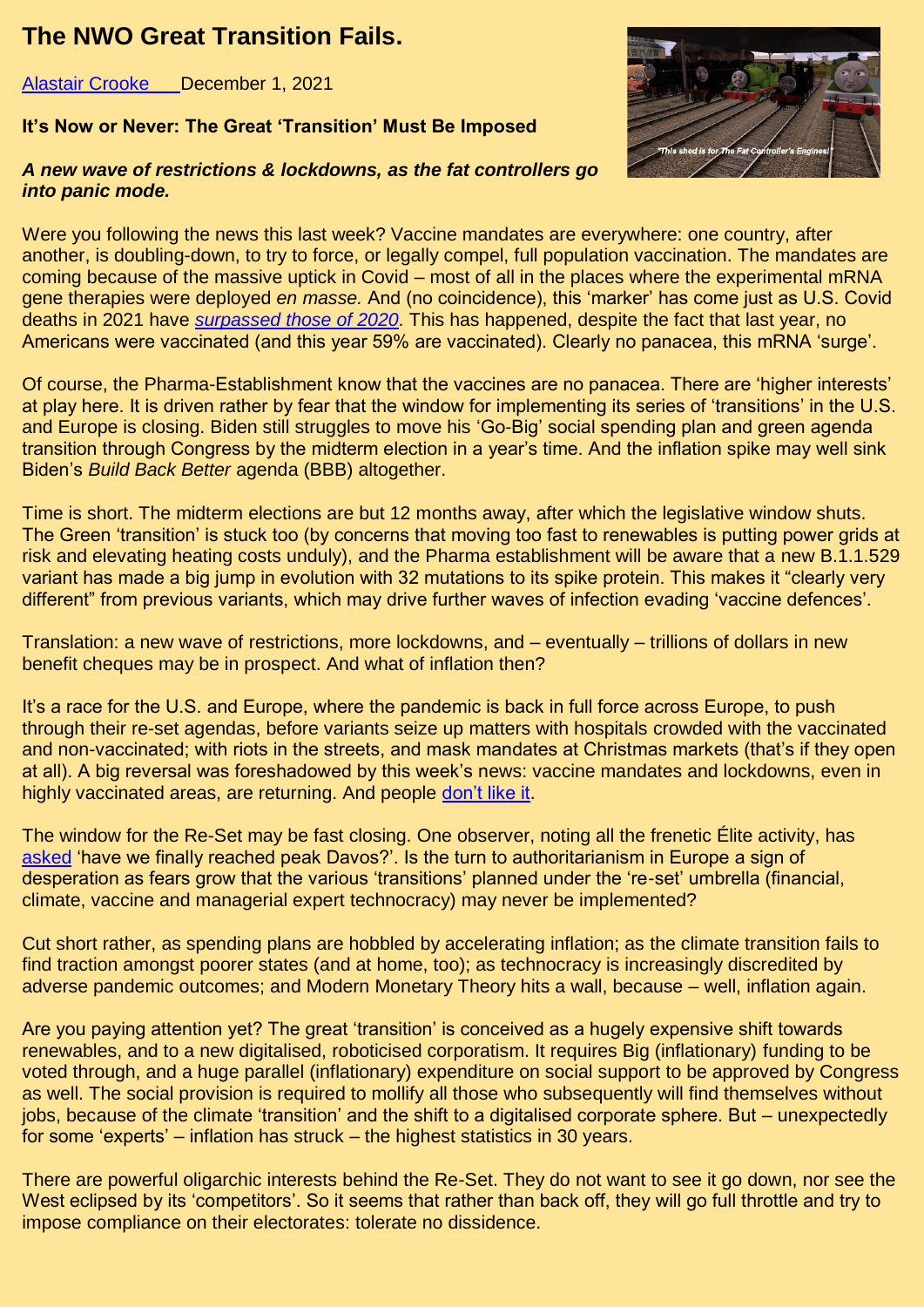A 1978 essay ["The Power of the Powerless"](https://conflictsforum.us5.list-manage.com/track/click?u=d914682a80e028bae421f977c&id=7409cc01ff&e=5daadc4022) by then dissident and future Czech President Vaclav Havel begins mockingly that, "A SPECTRE is haunting Eastern Europe: the spectre of what in the West is called 'dissent'". "This spectre has not appeared out of thin air. It is a natural and inevitable consequence of the present historical phase of the system it is haunting." Well, today, as Michael Every of *Rabobank* [notes,](https://conflictsforum.us5.list-manage.com/track/click?u=d914682a80e028bae421f977c&id=aca1eae064&e=5daadc4022) "the West has polarisation, mass protests, riots, talk of obligatory vaccinations in Europe, and Yanis Varoufakis arguing capitalism is already dead; and that a techno-feudalism looms". Now, prompting even greater urgency, are the looming U.S. midterms. Trump's return (even if confined just to Congress), would cut the legs from under BBB, and ice-up Brussels too.

It was however, precisely this tech revolution, to which Varoufakis calls attention, that both re-defined the Democrat constituency, and turned tech oligarchs into billionaires. Through algorithmically creating a magnetism of like-minded content, cascaded out to its customers, it has both smothered intellectual curiosity, and created the 'un-informed party', which is the today's Managerial Class – the party of the credentialed meritocracy; the party, above all, smugly seeing themselves as the coming era's 'winners' – unwilling to risk a look behind the curtain; to put their 'safe space' to the test.

Perversely, this cadre of professionally-corralled academics, analysts, and central bankers, all insist that they completely believe in their memes: That their techno-approach is both effective, and of benefit to humanity – oblivious to the dissenting views, swirling around them, down in the interstices of the internet.

The main function then of such memes today, whether issued by the Pharma Vaccine 'Command'; the MMT 'transition' Command; the energy 'transition' Command; or the global managerial technocracy 'transition', is to draw a 'Maginot line' – a defensive ideological boundary, a ["Great Narrative"](https://conflictsforum.us5.list-manage.com/track/click?u=d914682a80e028bae421f977c&id=f35e50e73f&e=5daadc4022) as it were – between 'the truth' as defined by the ruling classes, and with that of any other 'truth' that contradicts their narrative. That is to say, it is about compliance.

It was well understood that all these transitions would overturn long-standing human ways of life, that are ancient and deeply rooted and trigger dissidence – which is why new forms of social 'discipline' would be required. (Incidentally, the EU leadership already refer to their their official mandates as 'Commands'). Such disciplines are now being trialled in Europe – with the vaccine mandates (even though scientists are telling them that vaccines cannot be the silver bullet for which they yearn). As one high 'lodge' member, favouring a form of global governance [notes,](https://conflictsforum.us5.list-manage.com/track/click?u=d914682a80e028bae421f977c&id=4b1be473a9&e=5daadc4022) to make people accept such reforms, you must frighten them.

Yes, the collective of 'transitions' must have their 'Big, overarching Narrative' – however hollow, it rings (i.e. the struggle to defend democracy against authoritarianism). But it is the nature of today's culturalmeme war that ultimately its content becomes little more than a rhetorical shell, lacking all sincerity at its core.

It serves principally, as decoration to a 'higher order' project: The preservation of global 'rules of the road', framed to reflect U.S. and allied interests, as the base from which the clutch of 'transitions' can be raised up into a globally managed order which preserves the Élite's influence and command of major assets.

This politics of crafted, credentialised meme-politics is here to stay, and now is 'everywhere'. It has long crossed the partisan divide. The wider point here – is that the mechanics of meme-mobilisation is being projected, not just in the western 'home' (at a micro-level), but abroad, into American 'foreign policy' too (i.e. at the macro-level).

And, just as in the domestic arena, where the notion of politics by persuasion is lost (with vaccine mandates enforced by water-cannon, and riot police), so too, the notion of foreign policy managed through argument, or diplomacy, has been lost too.

Western foreign policy becomes less about geo-strategy, but rather is primordially focussed on the three 'big iconic issues' – China, Russia and Iran – that can be given an emotional 'charge' in order to profitably mobilise certain identified 'constituencies' in the U.S. domestic cultural war. All the various U.S. political strands play this game.